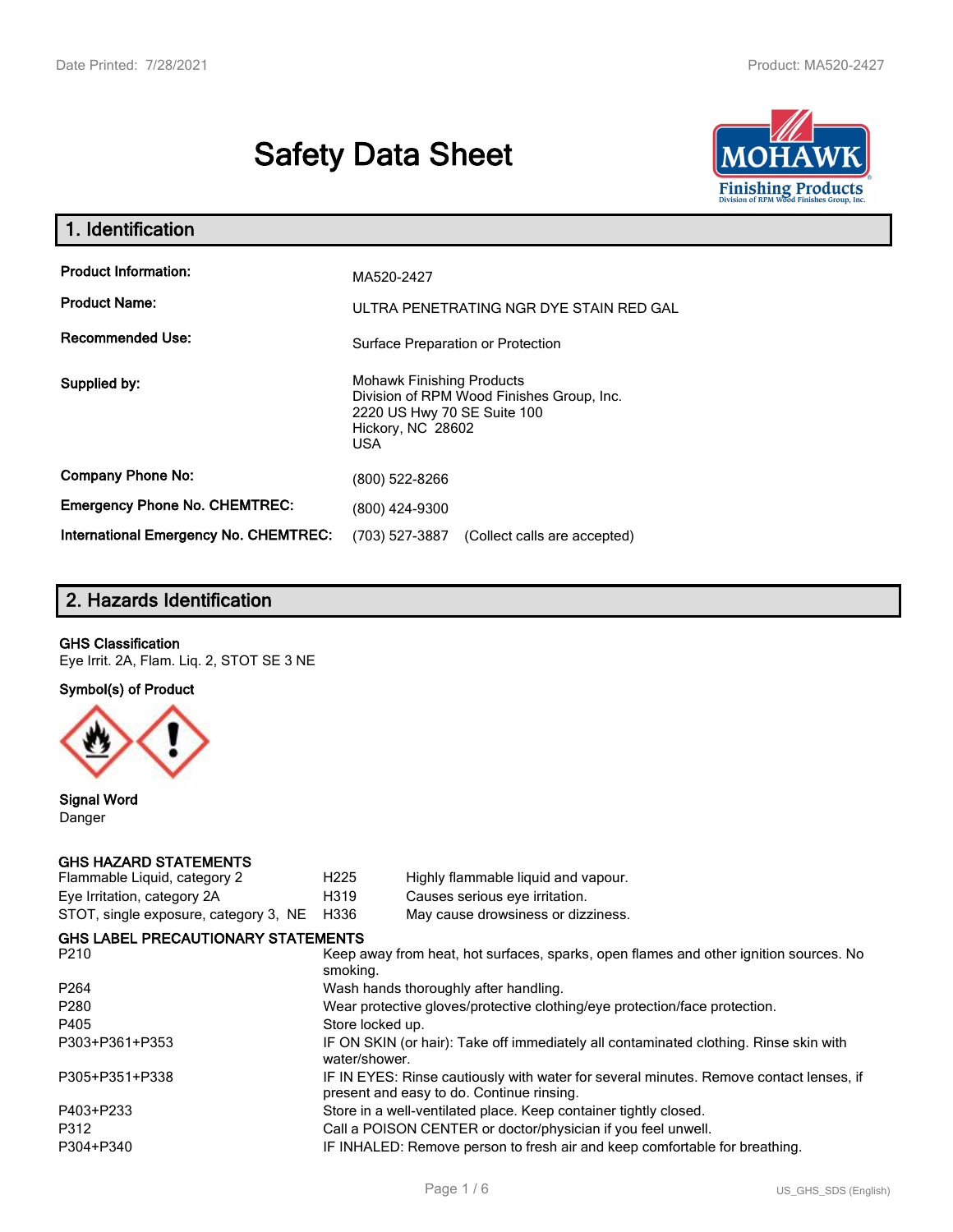| If eye irritation persists: Get medical advice/attention.      |
|----------------------------------------------------------------|
| Store in a well-ventilated place. Keep cool.                   |
| <b>GHS SDS PRECAUTIONARY STATEMENTS</b>                        |
| Ground/bond container and receiving equipment.                 |
| Use explosion-proof electrical/ventilating/lighting/equipment. |
| Use only non-sparking tools.                                   |
| Take precautionary measures against static discharge.          |
|                                                                |

#### **3. Composition/Information on ingredients**

| <b>Chemical Name</b>              | CAS-No.  | <b>Wt.</b> % | <b>GHS Symbols</b> | GHS  |
|-----------------------------------|----------|--------------|--------------------|------|
| acetone                           | 67-64-1  | 75-100       | GHS02-GHS07        | H225 |
| ethanol                           | 64-17-5  | 2.5-10       | GHS02              | H225 |
| diethylene glycol monobutyl ether | 112-34-5 | $1.0 - 2.5$  | GHS07              | H319 |

**GHS Statements** H225-302-319-332-336

The exact percentage (concentration) of ingredients is being withheld as a trade secret.

The text for GHS Hazard Statements shown above (if any) is given in the "Other information" Section.

#### **4. First-aid Measures**



FIRST AID - EYE CONTACT: IF IN EYES: Rinse cautiously with water for several minutes. Remove contact lenses, if present and easy to do. Continue rinsing. If eye irritation persists: Get medical advice/attention.

FIRST AID - SKIN CONTACT: IF ON SKIN (or hair): Take off immediately all contaminated clothing. Rinse skin with water/shower.

FIRST AID - INGESTION: IF SWALLOWED: rinse mouth. Do NOT induce vomiting. IF exposed or if you feel unwell: Call a POISON CENTER or doctor/physician.

FIRST AID - INHALATION: IF INHALED: Remove person to fresh air and keep comfortable for breathing.

# **5. Fire-fighting Measures**

**SPECIAL FIREFIGHTING PROCEDURES:** Evacuate all persons from the fire area to a safe location. Move non-burning material, as feasible, to a safe location as soon as possible. Fire fighters should be protected from potential explosion hazards while extinguishing the fire. Wear self-contained breathing apparatus (SCBA) and full fire-fighting protective clothing. Thoroughly decontaminate all protective equipment after use. Containers of this material may build up pressure if exposed to heat (fire). Use water spray to cool fire-exposed containers. Use water spray to disperse vapors if a spill or leak has not ignited. DO NOT extinguish a fire resulting from the flow of flammable liquid until the flow of the liquid is effectively shut off. This precaution will help prevent the accumulation of an explosive vapor-air mixture after the initial fire is extinguished.

**FIREFIGHTING EQUIPMENT:** This is a NFPA/OSHA Class 1B or less flammable liquid. Follow NFPA30, Chapter 16 for fire protection and fire suppression. Use a dry chemical, carbon dioxide, or similar ABC fire extinguisher for incipeint fires. Water may be used to cool and prevent rupture of containers that are exposed to heat from fire.

## **6. Accidental Release Measures**

#### **ENVIRONMENTAL MEASURES:** No Information

**STEPS TO BE TAKEN IN CASE MATERIAL IS RELEASED OR SPILLED:** Follow personal protective equipment recommendations found in Section VIII. Personal protective equipment needs must be evaluated based on information provided on this sheet and the special circumstances created by the spill including; the material spilled, the quantity of the spill, the area in which the spill occurred, and the training and the expertise of employees in the area responding to the spill. Never exceed any occupational exposure limits. Shut off ignition sources; including electrical equipment and flames. Do not allow smoking in the area. Do not allow the spilled product to enter public drainage system or open waterways.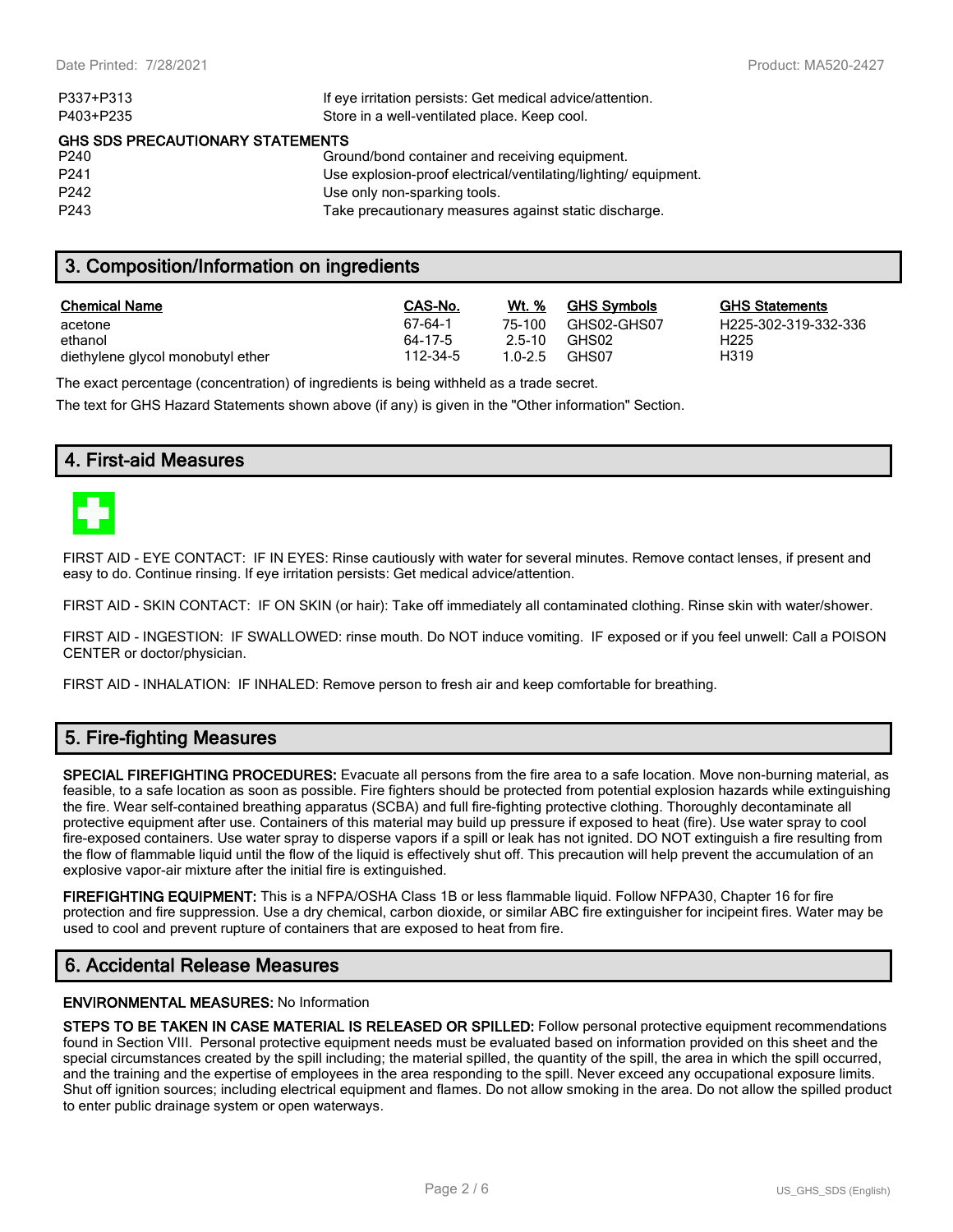# **7. Handling and Storage**



**HANDLING:** Avoid inhalation and contact with eyes, skin, and clothing. Wash hands thoroughly after handling and before eating or drinking. In keeping with safe handling practices, avoid ignition sources (smoking, flames, pilot lights, electrical sparks); ground and bond containers when transferring the material to prevent static electricity sparks that could ignite vapor and use spark proof tools and explosion proof equipment. Empty containers may retain product residue or vapor. Do not pressurize, cut, weld, braze, solder, drill, grind, or expose container to heat, flame, sparks, static electricity, or other sources of ignition. Any of these actions can potentially cause an explosion that may lead to injury.

**STORAGE:** Keep containers closed when not in use. Store in cool well ventilated space away from incompatible materials.

# **8. Exposure Controls/Personal Protection**

| Ingredients with Occupational Exposure Limits |                      |                       |                     |                         |  |  |
|-----------------------------------------------|----------------------|-----------------------|---------------------|-------------------------|--|--|
| <b>Chemical Name</b>                          | <b>ACGIH TLV-TWA</b> | <b>ACGIH-TLV STEL</b> | <b>OSHA PEL-TWA</b> | <b>OSHA PEL-CEILING</b> |  |  |
| acetone                                       | $250$ ppm            | 500 ppm               | $1000$ ppm          | N.D.                    |  |  |
| ethanol                                       | N.D.                 | $1000$ ppm            | $1000$ ppm          | N.D.                    |  |  |
| diethylene glycol monobutyl ether             | 10 ppm               | N.D.                  | N.D.                | N.D.                    |  |  |

**Further Advice: MEL = Maximum Exposure Limit OES = Occupational Exposure Standard SUP = Supplier's Recommendation Sk = Skin Sensitizer N.E. = Not Established N.D. = Not Determined**

#### **Personal Protection**



**RESPIRATORY PROTECTION:** Use adequate engineering controls and ventilation to keep levels below recommended or statutory exposure limits. If exposure levels exceed limits use appropriate approved respiratory protection equipment.

**SKIN PROTECTION:** Wear chemical resistant footwear and clothing such as gloves, an apron or a whole body suit as appropriate.



**EYE PROTECTION:** Wear chemical-resistant glasses and/or goggles and a face shield when eye and face contact is possible due to splashing or spraying of material.



**OTHER PROTECTIVE EQUIPMENT:** No Information

**HYGIENIC PRACTICES:** It is good practice to avoid contact with the product and/or its vapors, mists or dust by using appropriate protective measures. Wash thoroughly after handling and before eating or drinking.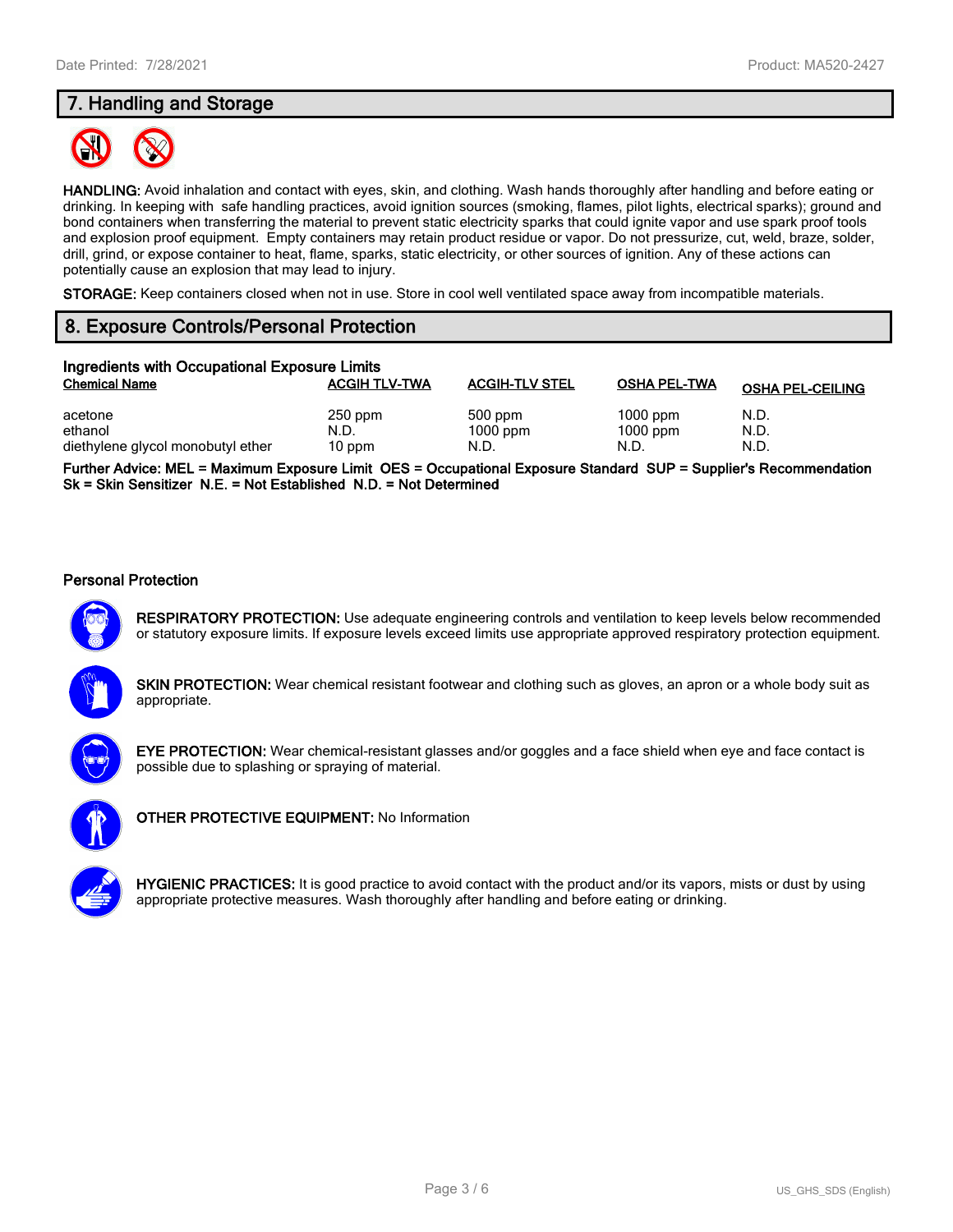**N.I. = No Information**

# **9. Physical and Chemical Properties**

| Appearance:                    | Colored Liquid                   | <b>Physical State:</b>                      | <b>LIQUID</b>  |
|--------------------------------|----------------------------------|---------------------------------------------|----------------|
| Odor:                          | <b>Strong Solvent</b>            | <b>Odor Threshold:</b>                      | Not determined |
| Density, g/cm3:                | 0.833                            | pH:                                         | Not determined |
| Freeze Point, °F:              | Not determined                   | Viscosity:                                  | Not determined |
| <b>Solubility in Water:</b>    | Not determined                   | Partition Coefficient, n-octanol/<br>water: | Not determined |
| Decomposition temperature, °F: | Not determined                   | <b>Explosive Limits, %:</b>                 | Not determined |
| Boiling Range, °F:             | $>$ 100 °F                       | Flash Point, °F:                            | $-4 ° F$       |
| Combustibility:                | <b>Supports Combustion</b>       | Auto-Ignition Temperature, °F:              | Not determined |
| <b>Evaporation Rate:</b>       | <b>Faster than Diethyl Ether</b> | Vapor Pressure, mmHg:                       | Not determined |
| <b>Vapor Density:</b>          | Not determined                   |                                             |                |

# **10. Stability and reactivity**

**STABILITY:** Stable under normal conditions.

**CONDITIONS TO AVOID:** Heat, flames and sparks.

**INCOMPATIBILITY:** Acids, Bases, Oxidizing agents

**HAZARDOUS DECOMPOSITION PRODUCTS:** Not determined.

# **11. Toxicological information**

**Practical Experiences**

**EMERGENCY OVERVIEW:** No Information

**EFFECT OF OVEREXPOSURE - EYE CONTACT:** No Information

**EFFECT OF OVEREXPOSURE - INGESTION:** No Information

**EFFECT OF OVEREXPOSURE - INHALATION:** No Information

**EFFECT OF OVEREXPOSURE - SKIN CONTACT:** No Information

**CARCINOGENICITY:** No Information

#### **PRIMARY ROUTE(S) OF ENTRY:**

**Eye Contact, Skin Contact, Inhalation**

# **Acute Toxicity Values**

**The acute effects of this product have not been tested. Data on individual components are tabulated below**

| CAS-No. | <b>Chemical Name</b> |  |
|---------|----------------------|--|
| 67-64-1 | acetone              |  |

**Casary Chemical Chemical LD50 Chemical LD50 Vapor LC50** 1800 mg/kg Rat 20000 mg/kg Rabbit 50.1 mg/L Rat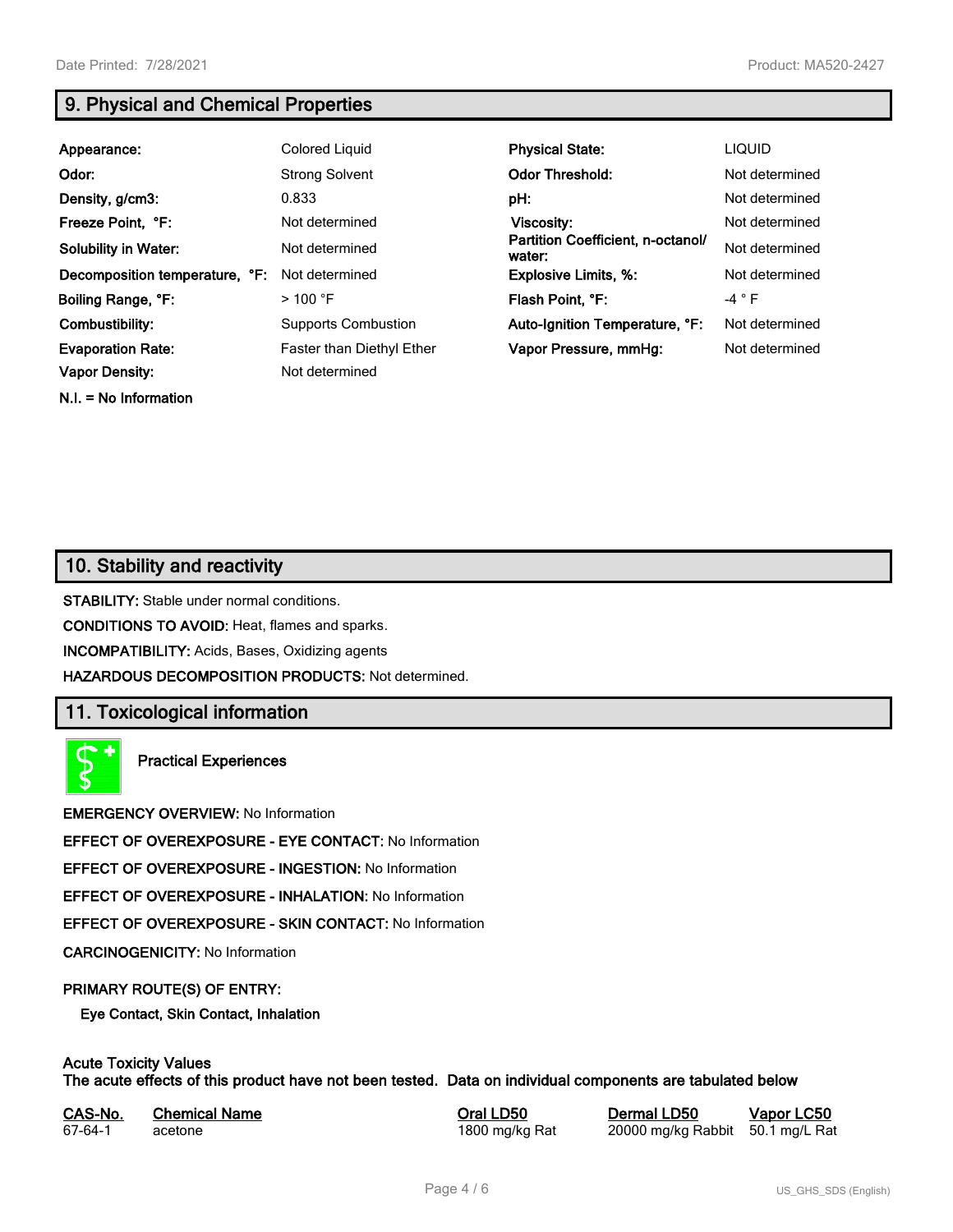| 64-17-5  | ethanol                           |
|----------|-----------------------------------|
| 112-34-5 | diethylene glycol monobutyl ether |

7060 mg/kg Rat 15,800 mg/kg 124.7 mg/L Rat 112-3384 mg/kg Rat 2700 mg/kg Rabbit >20 mg/l

#### **N.I. = No Information**

#### **12. Ecological information**

**ECOLOGICAL INFORMATION:** Ecological evaluation of this material has not been performed; however, do not allow the product to be released to the environment without governmental approval/permits.

#### **13. Disposal Information**



**Product**

**DISPOSAL METHOD:** Waste from this material may be a listed and/or characteristic hazardous waste. Dispose of material, contaminated absorbent, container and unused contents in accordance with local, state, and federal regulations.

**STEPS TO BE TAKEN IN CASE MATERIAL IS RELEASED OR SPILLED:** Follow personal protective equipment recommendations found in Section VIII. Personal protective equipment needs must be evaluated based on information provided on this sheet and the special circumstances created by the spill including; the material spilled, the quantity of the spill, the area in which the spill occurred, and the training and the expertise of employees in the area responding to the spill. Never exceed any occupational exposure limits. Shut off ignition sources; including electrical equipment and flames. Do not allow smoking in the area. Do not allow the spilled product to enter public drainage system or open waterways.

# **14. Transport Information**

**SPECIAL TRANSPORT PRECAUTIONS:** No Information

**DOT:** CONSUMER COMMODITY

**IATA:** UN1263, PAINT, 3, II

**IMDG:** UN1263, PAINT, 3, II

# **15. Regulatory Information**

## **U.S. Federal Regulations:**

#### **CERCLA - SARA Hazard Category**

This product has been reviewed according to the EPA 'Hazard Categories' promulgated under Sections 311 and 312 of the Superfund Amendment and Reauthorization Act of 1986 (SARA Title III) and is considered, under applicable definitions, to meet the following categories:

Fire Hazard, Acute Health Hazard

#### **SARA SECTION 313**

This product contains the following substances subject to the reporting requirements of Section 313 of Title III of the Superfund Amendment and Reauthorization Act of 1986 and 40 CFR part 372:

No Sara 313 components exist in this product.

#### **TOXIC SUBSTANCES CONTROL ACT**

This product contains the following chemical substances subject to the reporting requirements of TSCA 12(B) if exported from the United States: